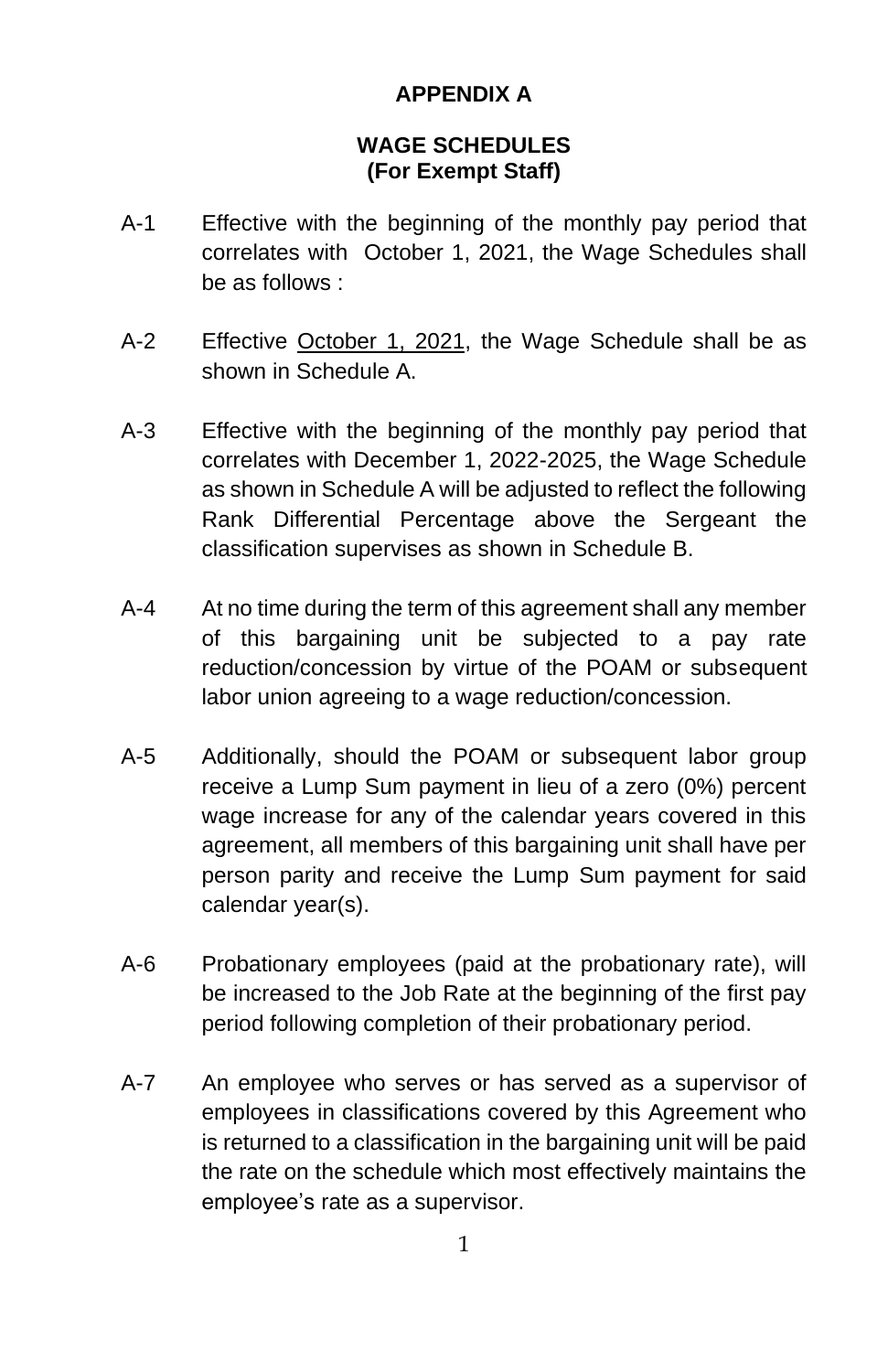## **APPENDIX A**

#### **WAGE SCHEDULES (For Non-Exempt Staff)**

- A-8 Effective with the beginning of the bi-weekly pay period that correlates with October 1, 2021, the Wage Schedules shall be as shown in Appendix A:
- A-9 Effective September 19, 2021, the Wage Schedule shall be as shown in Schedule A.
- A-10 Effective with the beginning of the bi-weekly pay period that correlates with December 1, 2022-2025, the Wage Schedule as shown in Schedule A will be adjusted to reflect the following Rank Differential Percentage above the POAM Rate D classification that they supervise as shown in Schedule C.
- A-11 At no time during the term of this agreement shall any member of this bargaining unit be subjected to a pay rate reduction/concession by virtue of the POAM or subsequent labor union agreeing to a wage reduction/concession.
- A-12 Additionally, should the POAM or subsequent labor group receive a Lump Sum payment in lieu of a zero (0%) percent wage increase for any of the calendar years covered in this agreement, all members of this bargaining unit shall have per person parity and receive the Lump Sum payment for said calendar year(s).
- A-13 Probationary employees (paid at the probationary rate), will be increased to the Job Rate at the beginning of the first pay period following completion of their probationary period.
- A-14 An employee who serves or has served as a supervisor of employees in classifications covered by this Agreement who is returned to a classification in the bargaining unit will be paid the rate on the schedule which most effectively maintains the employee's rate as a supervisor.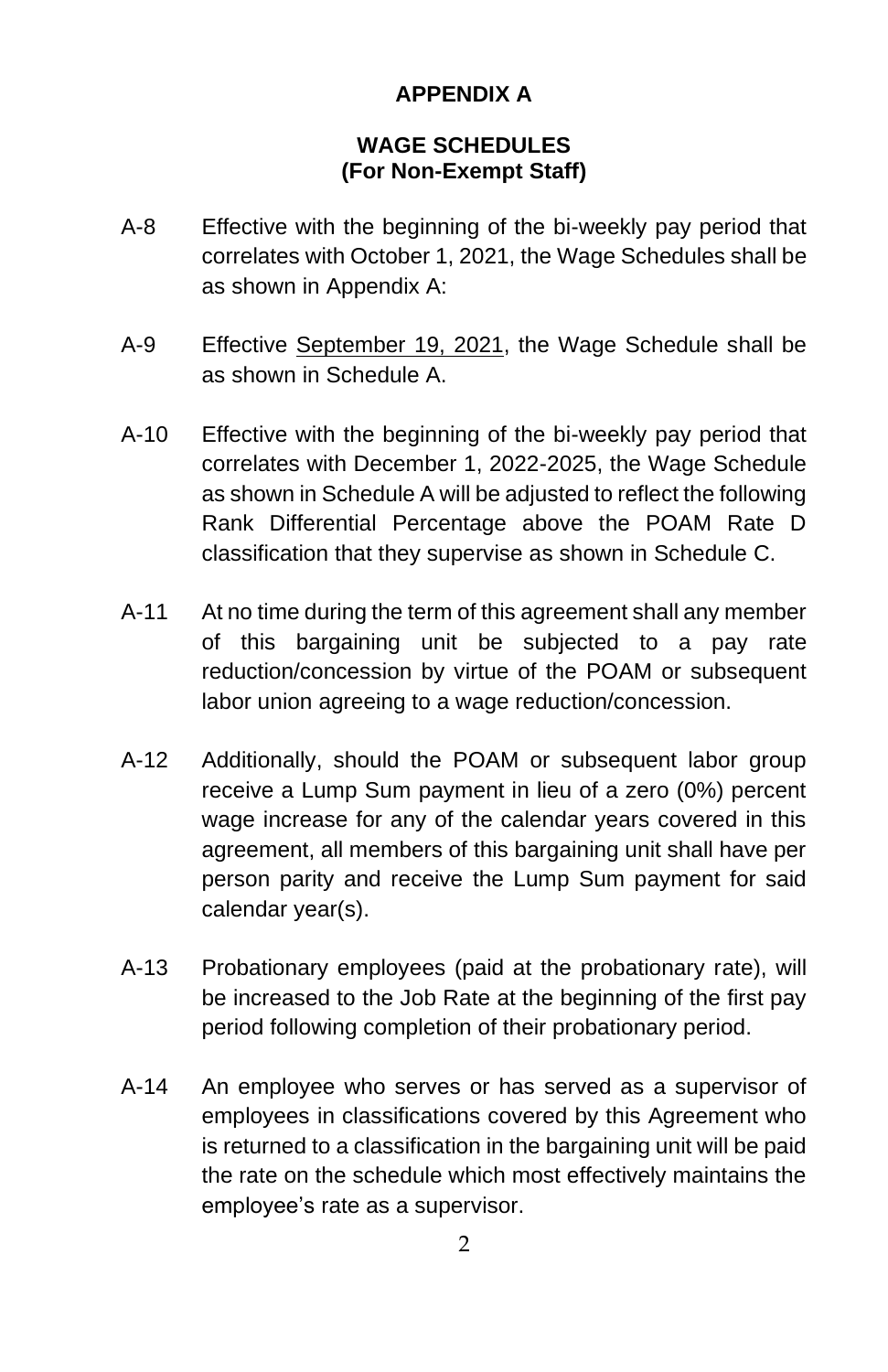## **Wage Schedule A September 20, 2021 (Bi-Weekly)**

| <b>SALARY</b><br><b>GRADE</b> | <b>CLASSIFICATION</b>                               | <b>PROBATION</b><br><b>RATE</b> | <b>JOB</b><br><b>RATE</b> |
|-------------------------------|-----------------------------------------------------|---------------------------------|---------------------------|
| C <sub>5</sub>                | Police Sergeant                                     | \$43.21                         | \$45.01                   |
| C <sub>3</sub>                | Communications<br>Intermediate Supervisor<br>(SGT.) | \$29.15                         | \$30.36                   |
| C <sub>1</sub>                | Security Intermediate<br>Supervisor (SGT.)          | \$27.51                         | \$28.66                   |

## **October 1, 2021 (Monthly)**

| <b>SALARY</b><br><b>GRADE</b> | <b>CLASSIFICATION</b>                      | <b>PROBATION</b><br><b>RATE</b> | <b>JOB</b><br><b>RATE</b> |
|-------------------------------|--------------------------------------------|---------------------------------|---------------------------|
| C <sub>6</sub>                | Police Lieutenant                          | \$98,842                        | \$102,981                 |
| C <sub>4</sub>                | Communications<br>Sr. Supervisor (LT.)     | \$69,950                        | \$72,883                  |
| C <sub>2</sub>                | <b>Security Senior</b><br>Supervisor (LT.) | \$67,579                        | \$70,387                  |